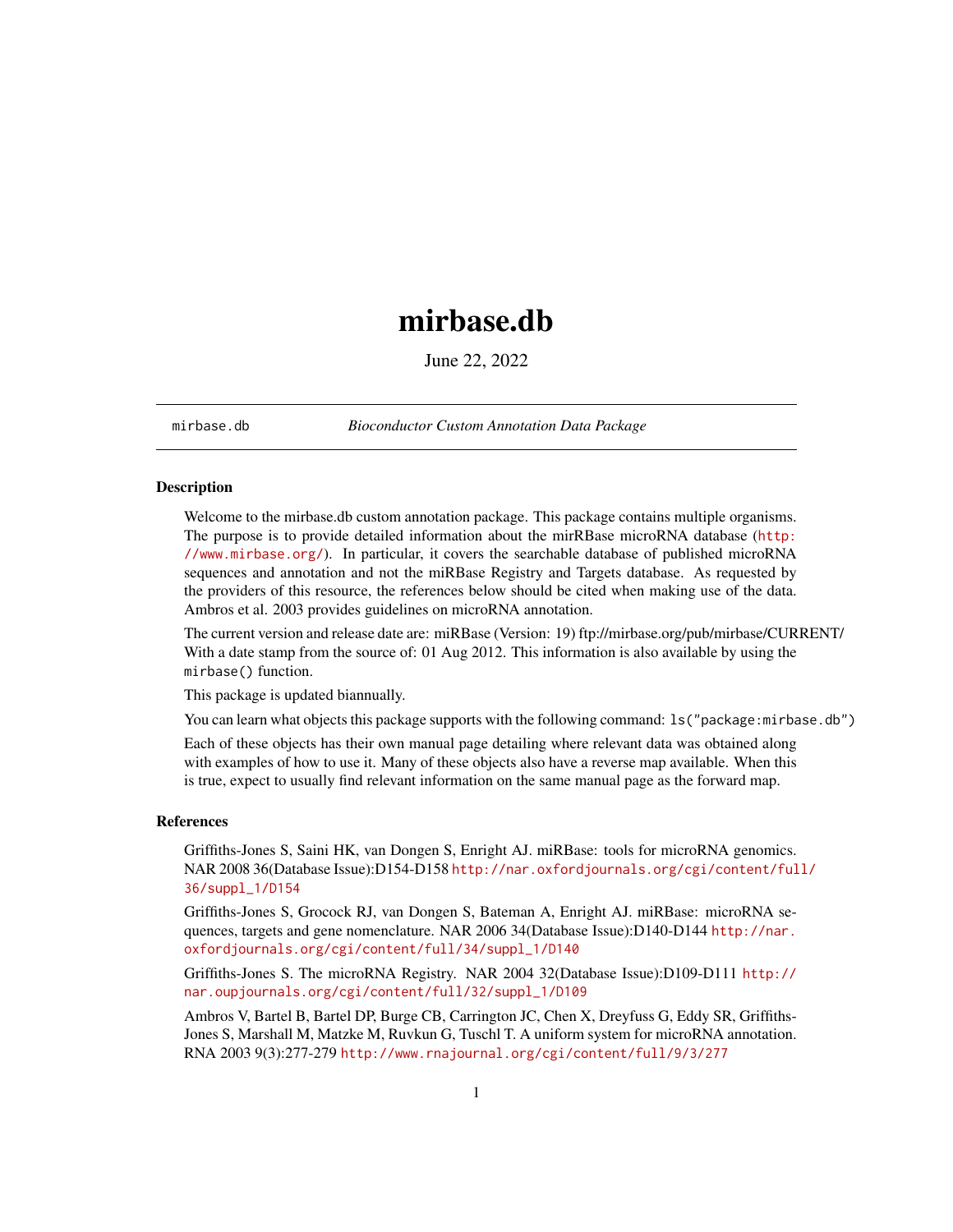#### <span id="page-1-0"></span>Examples

ls("package:mirbase.db")

mirbaseCHR *MicroRNA IDs to Chromosomes*

## Description

mirbaseCHR is an R object that provides mappings between microRNA identifiers and the chromosome that contains the microRNA of interest.

#### Details

Each microRNA identifier maps to a vector of character strings representing possibly multiple chromosomes.

Source: miRBase (Version: 19) ftp://mirbase.org/pub/mirbase/CURRENT/ With a date stamp from the source of: 01 Aug 2012

## Examples

```
x <- mirbaseCHR
# Get the microRNA identifiers that are mapped to a chromosome
mapped_keys <- mappedkeys(x)
# Convert to a list
xx <- as.list(x[mapped_keys])
if(length(xx) > 0) {
    # Get the CHR for the first five entries
    xx[1:5]
}
```
mirbaseCHRLOC *MicroRNA IDs to Chromosomal Location*

#### Description

mirbaseCHRLOC is an R object that maps microRNA identifiers to the starting position of the microRNA. The position of a microRNA is measured as the number of base pairs.

The CHRLOCEND mapping is the same as the CHRLOC mapping except that it specifies the ending base of a microRNA instead of the start.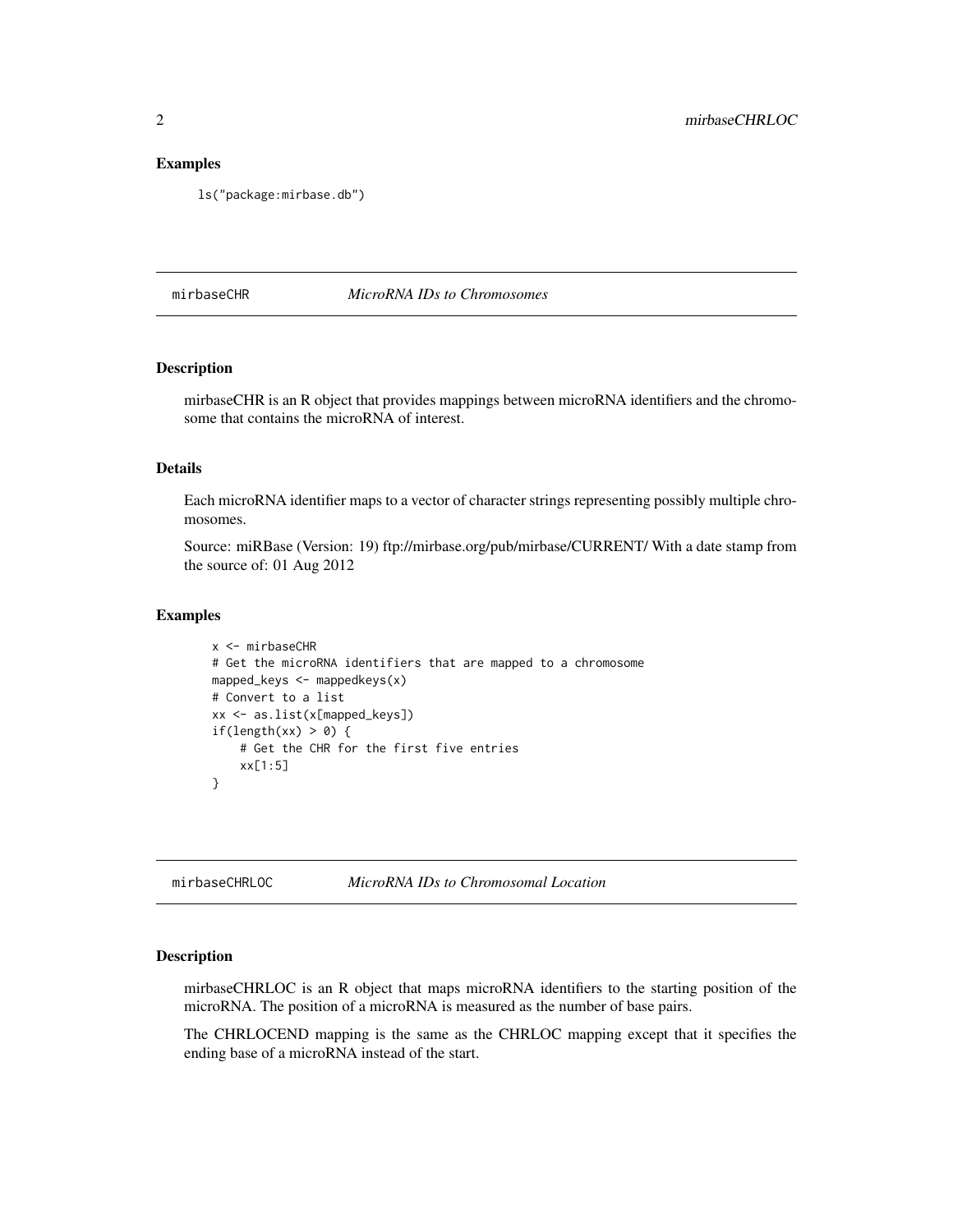## <span id="page-2-0"></span>Details

Each microRNA identifier maps to a named vector of chromosomal locations, where the name indicates the chromosome.

Chromosomal locations on both the sense and antisense strands are measured as the number of base pairs from the p (5' end of the sense strand) to q (3' end of the sense strand) arms. Chromosomal locations on the antisense strand have a leading "-" sign (e. g. -1234567).

Since some microRNAs have multiple start sites, this field can map to multiple locations.

Source: miRBase (Version: 19) ftp://mirbase.org/pub/mirbase/CURRENT/ With a date stamp from the source of: 01 Aug 2012

## Examples

```
x <- mirbaseCHRLOC
# Get the microRNA identifiers that are mapped to chromosome locations
mapped_keys \leq mappedkeys(x)
# Convert to a list
xx <- as.list(x[mapped_keys])
if(length(xx) > 0) {
    # Get the CHRLOC for the first five entries
    xx[1:5]
}
```
mirbaseCLUSTER *MicroRNA IDs to Clusters*

#### Description

mirbaseCLUSTER is an R object that provides mappings between microRNA identifiers and other microRNA identifiers within a 10kb window ('genomic cluster').

## Details

Each microRNA identifier maps to a vector of a microRNA identifiers belonging to a cluster (if any beyound itself). This information was computed ad-hoc as it is not included in the original data tables provided by mirbase.org.

Source: miRBase (Version: 19) ftp://mirbase.org/pub/mirbase/CURRENT/ With a date stamp from the source of: 01 Aug 2012

```
x <- mirbaseCLUSTER
# Get the first cluster containg more than one element
clL <- eapply(x, length)
id \leftarrow names(clL[clL > 1])[1]
get(id, x)
```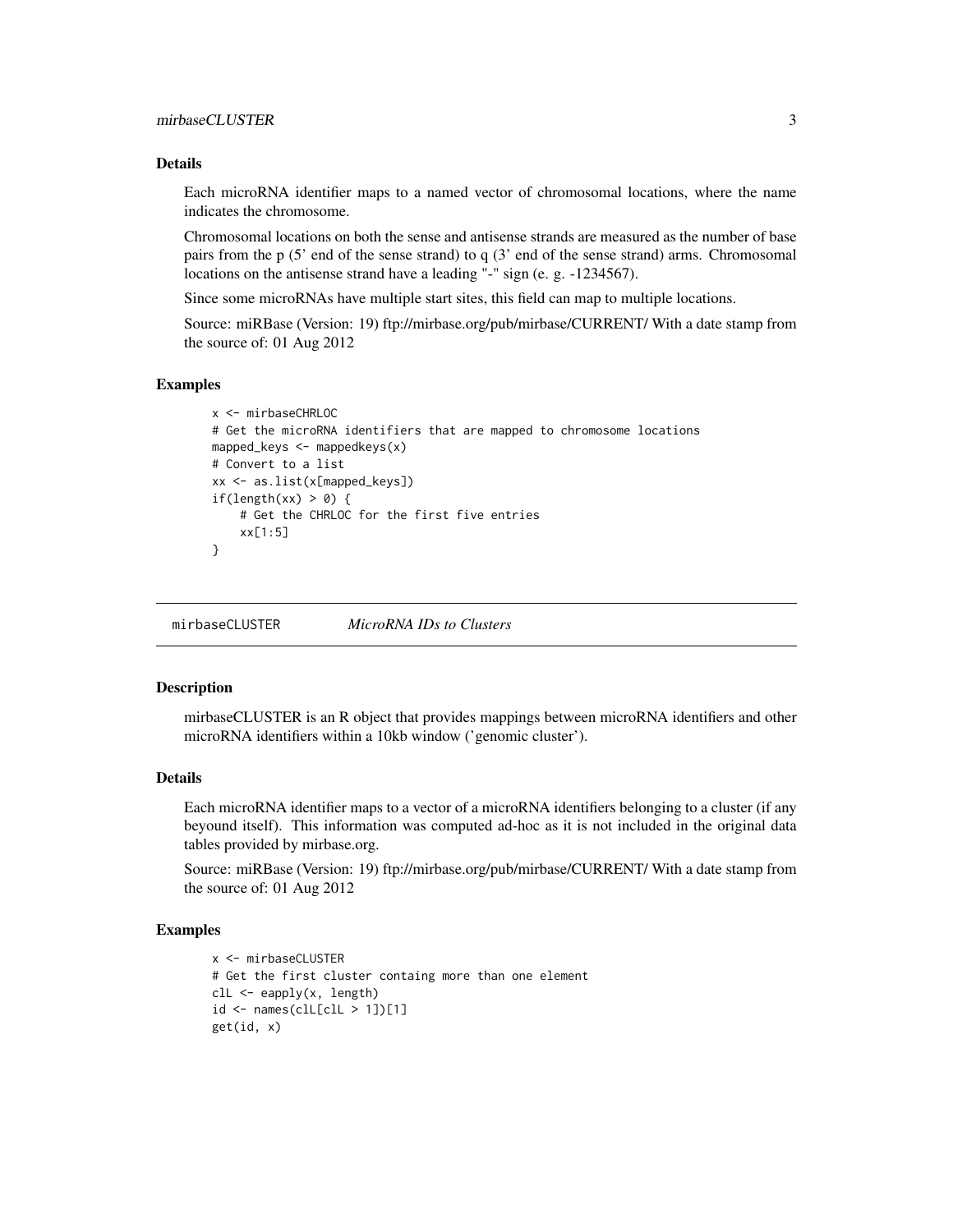<span id="page-3-2"></span><span id="page-3-0"></span>

mirbaseCOMMENTS is an R object that provides mappings between microRNA identifiers and comments related to their description.

#### Details

Each microRNA identifier maps to a character string. The references cited in the comment can be found by using [mirbasePMID](#page-9-0).

Source: miRBase (Version: 19) ftp://mirbase.org/pub/mirbase/CURRENT/ With a date stamp from the source of: 01 Aug 2012

## See Also

[mirbasePMID](#page-9-0)

## Examples

```
# first microRNA with a comment that includes a citation.
mir1 <- intersect(mappedkeys(mirbaseCOMMENT),
                  mappedkeys(mirbasePMID))[1]
get(mir1, mirbaseCOMMENT)
get(mir1, mirbasePMID)
```
<span id="page-3-1"></span>mirbaseCONTEXT *MicroRNA IDs to Genomic Context*

#### Description

mirbaseCONTEXT is an R object that maps microRNA identifiers to information related to overlapping transcripts.

## Details

Each microRNA identifier maps to a mirnaContext object that has 6 slots: contextTranscriptID: Transcript identifer contextOverlapSense: Strand of transcript contextOverlapType: Type of overlap (exon, intron, 3' or 5' UTR) contextNumber: Type of overlap number (eg exon 3) contextTranscriptSource: Transcript database contextTranscriptName: Transcript Name

Source: miRBase (Version: 19) ftp://mirbase.org/pub/mirbase/CURRENT/ With a date stamp from the source of: 01 Aug 2012

## See Also

[mirnaContext](#page-13-0)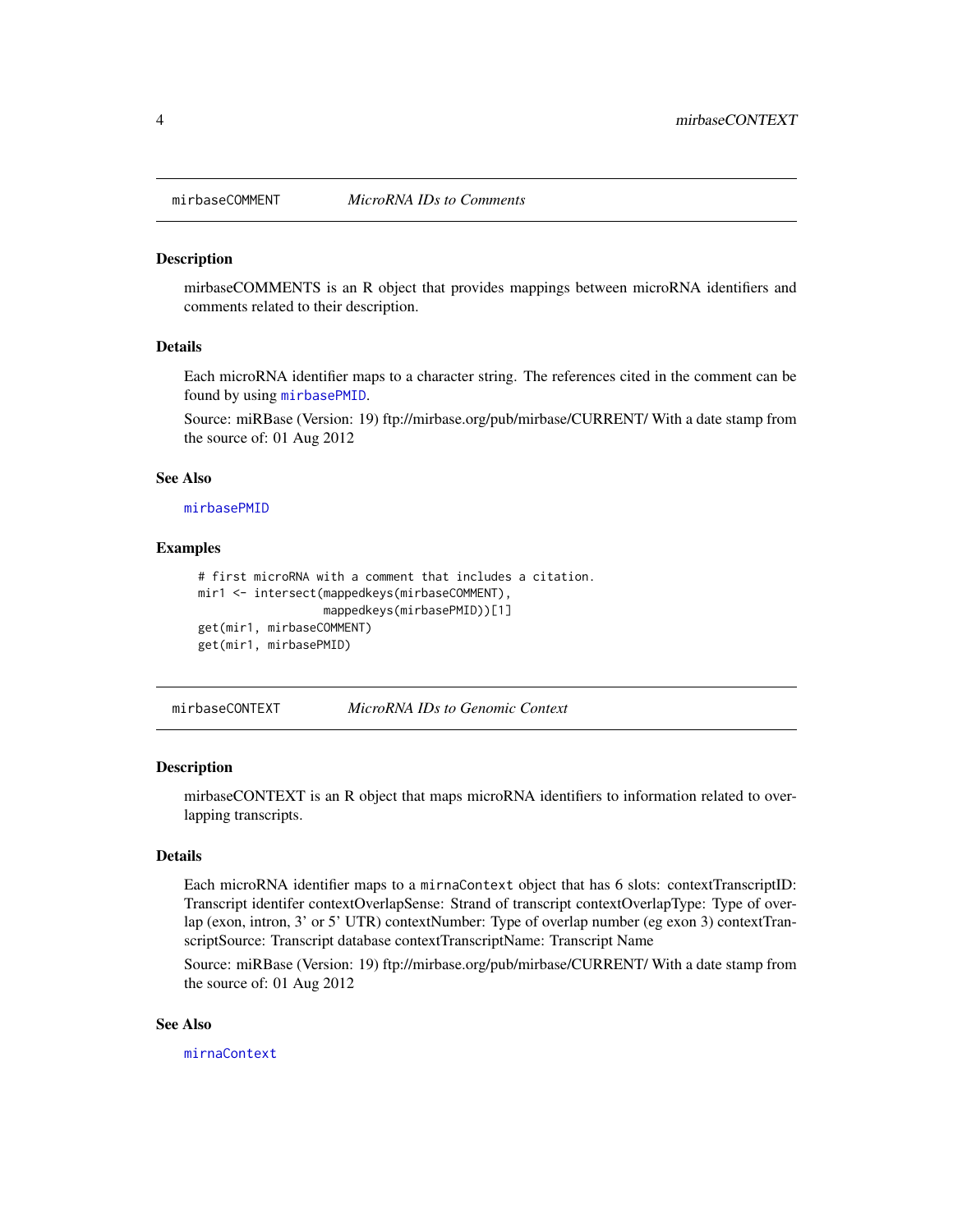## <span id="page-4-0"></span>mirbaseDESCRIPTION 5

#### Examples

```
x <- mirbaseCONTEXT
# Get the CONTEXT for the first element mapped
get(mappedkeys(x)[1], x)
```
mirbaseDESCRIPTION *MicroRNA IDs to Descriptions*

## Description

mirbaseDESCRIPTION is an R object that provides mappings between microRNA identifiers and their full names.

## Details

Each microRNA identifier maps to a character string.

Source: miRBase (Version: 19) ftp://mirbase.org/pub/mirbase/CURRENT/ With a date stamp from the source of: 01 Aug 2012

#### Examples

```
x <- mirbaseDESCRIPTION
# first 3 entries with a description.
mget(mappedkeys(x)[1:3], x)
```
mirbaseFAMILY *MicroRNA IDs to Family*

#### **Description**

mirbaseFAMILY is an R object that provides mappings between microRNA identifiers and their family.

## Details

Each microRNA identifier maps to a character string which is the miRNA gene family ID. The name of the returned value is the family name.

Source: miRBase (Version: 19) ftp://mirbase.org/pub/mirbase/CURRENT/ With a date stamp from the source of: 01 Aug 2012

```
x <- mirbaseFAMILY
# first 3 microRNA with a family.
mget(mappedkeys(x)[1:3], x)
```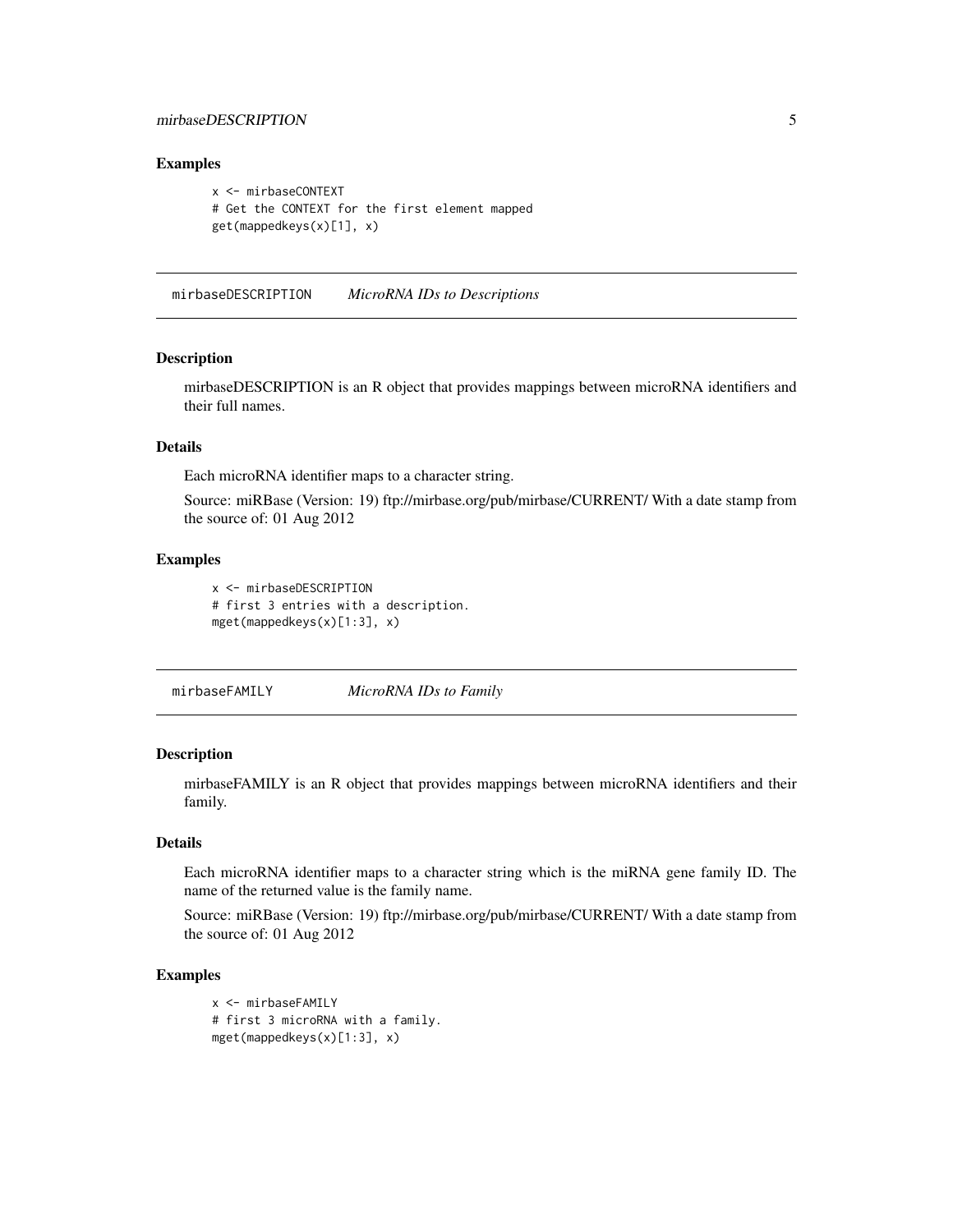<span id="page-5-1"></span><span id="page-5-0"></span>

mirbaseHAIRPIN is an R object that provides mappings between microRNA identifiers and an ASCII representation of the the folded precursor (stem-loop sequence).

#### Details

Each microRNA identifier maps to a character string. The mature microRNA(s) sequence are highlighted in capital letters.

The representation was created the RNAfold program from the ViennaRNA suite [http://www.tbi.](http://www.tbi.univie.ac.at/~ivo/RNA/) [univie.ac.at/~ivo/RNA/](http://www.tbi.univie.ac.at/~ivo/RNA/). Extra information include the minimum free energy ('MFE') which can be found by using [mirbaseMFE](#page-8-0) and the position on the sequence of mature mirna(s) which can be found by using [mirbaseMATURE](#page-8-1).

Source: miRBase (Version: 19) ftp://mirbase.org/pub/mirbase/CURRENT/ With a date stamp from the source of: 01 Aug 2012

## References

Hofacker IL, Stadler PF. Memory efficient folding algorithms for circular RNA secondary structures. Bioinformatics. 2006 May 15; 22(10):1172-6. [http://www.ncbi.nlm.nih.gov/pubmed/](http://www.ncbi.nlm.nih.gov/pubmed/16452114) [16452114](http://www.ncbi.nlm.nih.gov/pubmed/16452114)

#### Examples

```
x <- mirbaseHAIRPIN
# hairpin representation sequences of all microRNAs
mirnaHairpin <- mget(mappedkeys(x), x)
# print first one
cat(mirnaHairpin[[1]], "\n")
```
mirbaseID2ACC *MicroRNA IDs to Accessions*

#### Description

mirbaseID2ACC is an R object that provides mappings between microRNA identifiers and their Accession numbers.

#### Details

Each microRNA identifier maps to a unique Accession number.

Source: miRBase (Version: 19) ftp://mirbase.org/pub/mirbase/CURRENT/ With a date stamp from the source of: 01 Aug 2012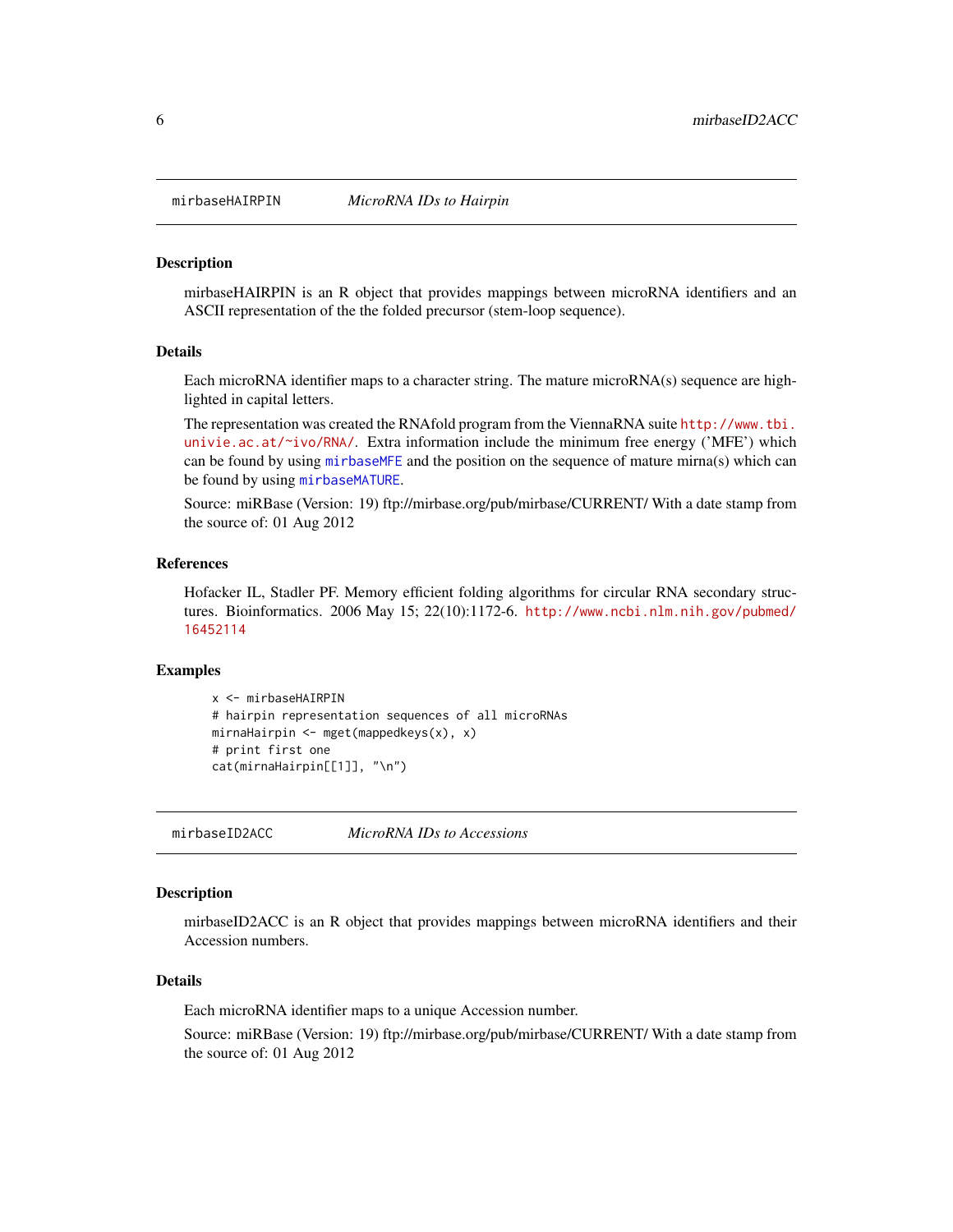## <span id="page-6-1"></span>mirbaseID2SPECIES 7

## Examples

```
x <- mirbaseID2ACC
# Get the microRNA identifiers that are mapped to an Accession
mapped_keys <- mappedkeys(x)
# Convert to a list
xx <- as.list(x[mapped_keys])
if(length(xx) > 0) {
 # Get the ID2ACC for the first five entries
 xx[1:5]
 }
```
<span id="page-6-0"></span>mirbaseID2SPECIES *MicroRNA IDs to Species*

## Description

mirbaseID2SPECIES is an R object that provides mappings between microRNA identifiers and the species they belong to.

### Details

Each microRNA identifier maps to a unique character string which is an abbreviated name of the species. Further information concerning the species can be found by using the name with [mirbaseSPECIES](#page-11-0).

Source: miRBase (Version: 19) ftp://mirbase.org/pub/mirbase/CURRENT/ With a date stamp from the source of: 01 Aug 2012

```
x <- mirbaseID2SPECIES
# Get the microRNA identifiers that are mapped to a species
mapped_keys <- mappedkeys(x)
# Convert to a list
xx <- as.list(x[mapped_keys])
if(length(xx) > 0) {
  # Get the ID2SPECIES for the first five entries
  xx[1:5]
 }
```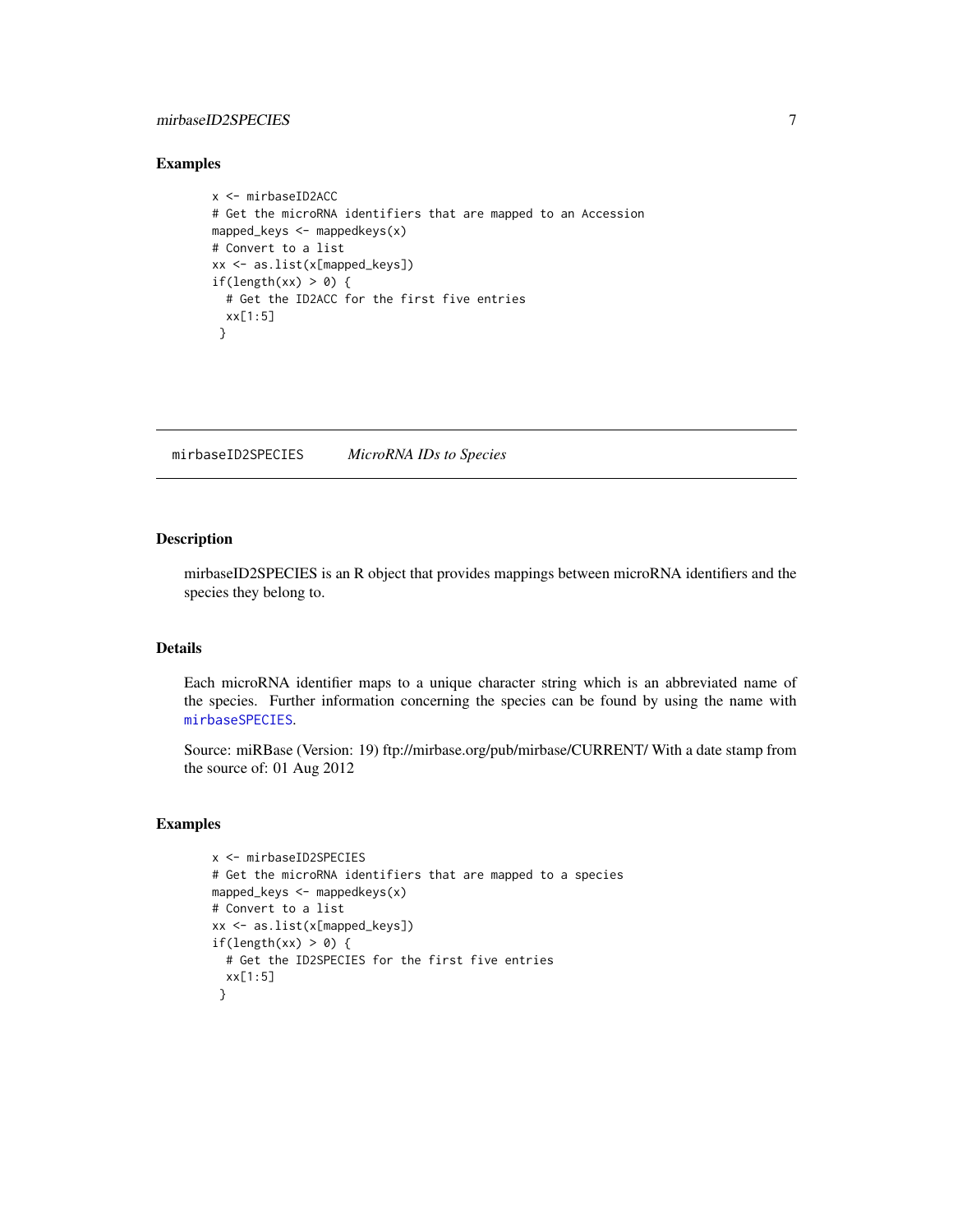<span id="page-7-1"></span><span id="page-7-0"></span>

mirbaseLINKS is an R object that maps microRNA identifiers to a set external database identifiers.

## Details

Each microRNA identifier maps to a mirnaLinks object that has 3 slots: linksDbLink: Accession number linksDbId: Database linksDbSecondary: Second accession number (or name)

Source: miRBase (Version: 19) ftp://mirbase.org/pub/mirbase/CURRENT/ With a date stamp from the source of: 01 Aug 2012

## See Also

[mirnaLinks](#page-14-0)

## Examples

```
x <- mirbaseLINKS
mapped_keys \leq mappedkeys(x)
# Get the LINKS for the first element of xx
get(mapped_keys[1], x)
```
mirbaseMAPCOUNTS *Number of mapped keys for the maps in package mirbase.db*

## Description

mirbaseMAPCOUNTS provides the "map count" (i.e. the count of mapped keys) for each map in package mirbase.db.

#### Details

This "map count" information is precalculated and stored in the package annotation DB. This allows some quality control and is used by the [checkMAPCOUNTS](#page-0-0) function defined in AnnotationDbi to compare and validate different methods (like count.mappedkeys(x) or sum(!is.na(as.list(x)))) for getting the "map count" of a given map.

## See Also

[mappedkeys](#page-0-0), [count.mappedkeys](#page-0-0), [checkMAPCOUNTS](#page-0-0)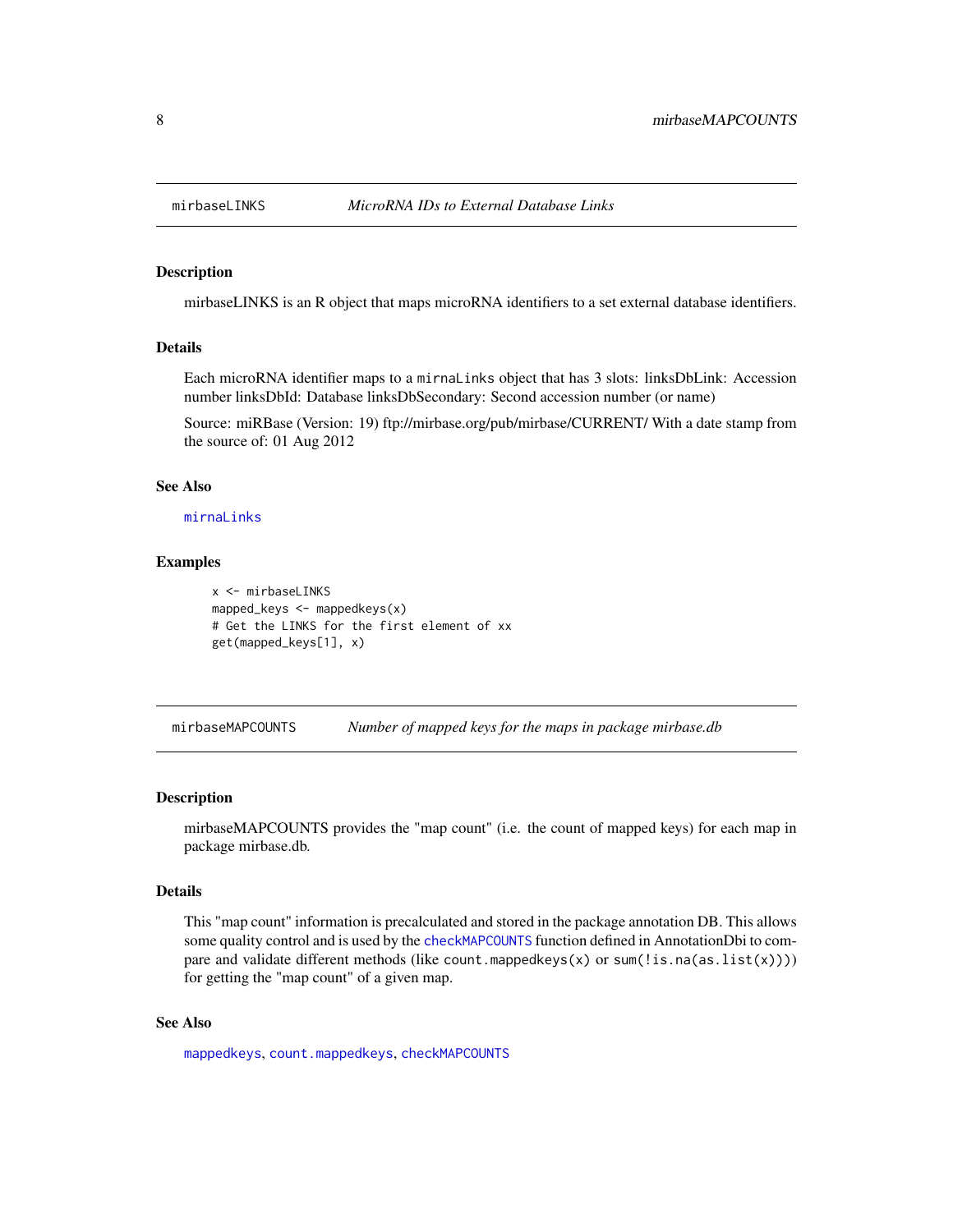## <span id="page-8-2"></span>mirbaseMATURE 9

#### Examples

```
mirbaseMAPCOUNTS
mapnames <- names(mirbaseMAPCOUNTS)
mirbaseMAPCOUNTS[mapnames[1]]
x \leq - get(mapnames[1])
sum(!is.na(as.list(x)))
count.mappedkeys(x) # much faster!
```
## Check the "map count" of all the maps in package mirbase.db checkMAPCOUNTS("mirbase.db")

<span id="page-8-1"></span>

mirbaseMATURE *MicroRNA IDs to Mature MicroRNAs*

## Description

mirbaseMATURE is an R object that maps microRNA identifiers to information related to their corresponding mature microRNA(s).

## Details

Each microRNA identifier maps to a mirnaMATURE object that has 7 slots: matureAccession: Accession number matureName: ID (or name) matureFrom: Start position in precursor sequence matureTo: End position in precursor sequence matureEvidence: Experimental evidence mature-Experiment: Experiment description and citation matureSimilarity: Accession number of similar precursor microRNA

The citations in the Experiment description can be retrieved by using [mirbasePMID](#page-9-0).

Source: miRBase (Version: 19) ftp://mirbase.org/pub/mirbase/CURRENT/ With a date stamp from the source of: 01 Aug 2012

#### Examples

```
x <- mirbaseMATURE
mapped_keys \leq mappedkeys(x)
# Get the MATURE for the first element of xx
get(mapped_keys[1], x)
```
<span id="page-8-0"></span>mirbaseMFE *MicroRNA IDs to Minimum Fold Energy*

#### Description

mirbaseMFE is an R object that provides mappings between microRNA identifiers and the Minimum Fold Energy of the folded precursor (stem-loop sequence).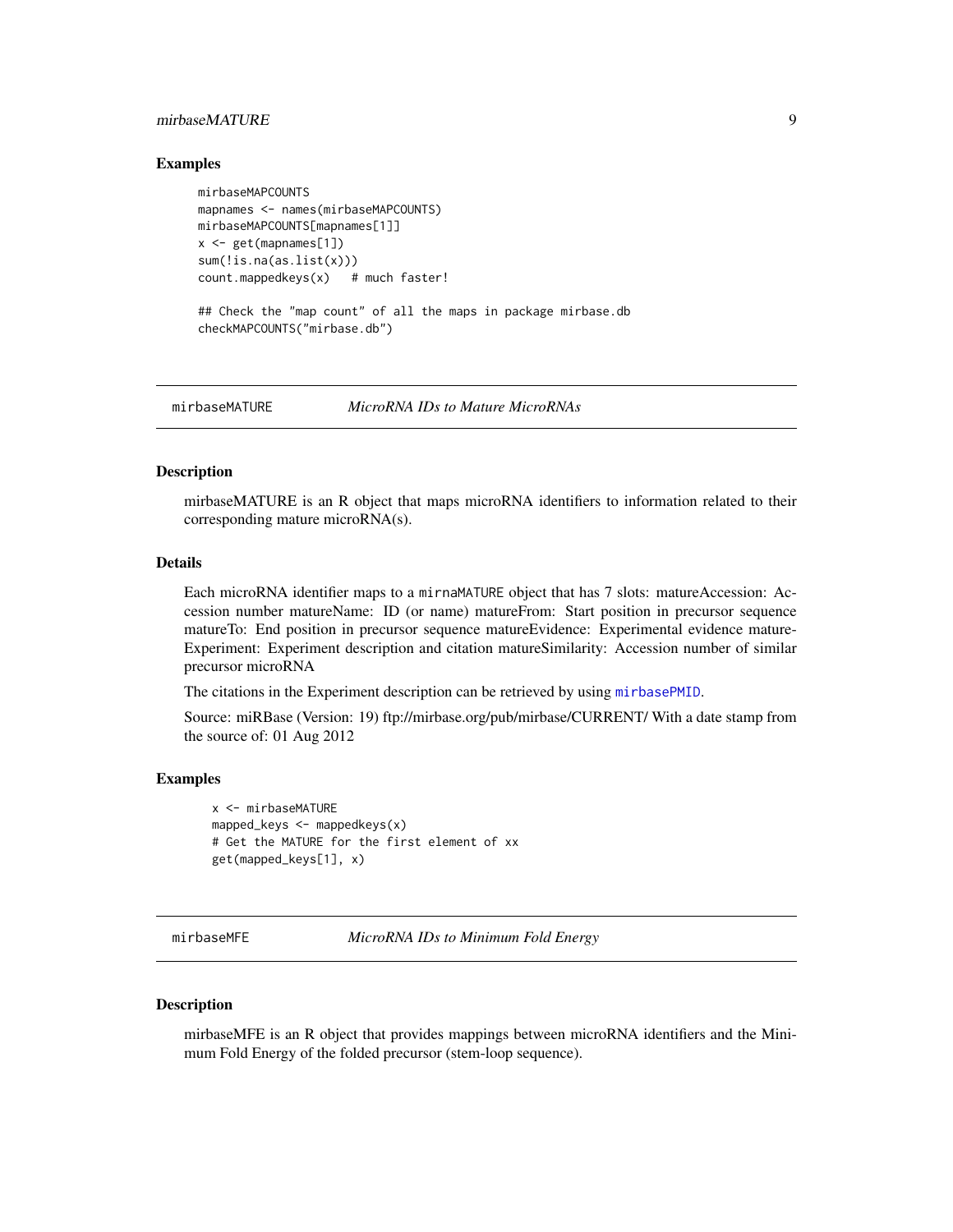## Details

Each microRNA identifier maps to a unique numeric value representing the Minimum Fold Energy of the folded precursor (stem-loop sequence) computed by the RNAfold program from the ViennaRNA suite <http://www.tbi.univie.ac.at/~ivo/RNA/>.

A graphical representation of the folded sequence can be found by using [mirbaseHAIRPIN](#page-5-0).

Source: miRBase (Version: 19) ftp://mirbase.org/pub/mirbase/CURRENT/ With a date stamp from the source of: 01 Aug 2012

## References

Hofacker IL, Stadler PF. Memory efficient folding algorithms for circular RNA secondary structures. Bioinformatics. 2006 May 15; 22(10):1172-6. [http://www.ncbi.nlm.nih.gov/pubmed/](http://www.ncbi.nlm.nih.gov/pubmed/16452114) [16452114](http://www.ncbi.nlm.nih.gov/pubmed/16452114)

## See Also

#### [mirbaseHAIRPIN](#page-5-0)

#### Examples

```
x <- mirbaseMFE
# Get the microRNA identifiers that are mapped to a MFE
mapped_keys <- mappedkeys(x)
# Convert to a list
xx <- as.list(x[mapped_keys])
if(length(xx) > 0) {
    # Get the MFE for the first five entries
    xx[1:5]
}
```
<span id="page-9-0"></span>mirbasePMID *MicroRNA IDs to References*

#### Description

mirbasePMID is an R object that maps microRNA identifiers to a set of references (PubMed IDentifiers).

#### Details

Each microRNA identifier maps to a [mirnaPmid](#page-15-0) object that has 5 slots: pmidAuthor: List of authors pmidTitle: Title pmidJournal: Citation pmidMedline: Pubmed identifier pmidOrderAdded: Order

The Order is the same as the one used in [mirbaseCOMMENT](#page-3-0) and in [mirbaseMATURE](#page-8-1).

Source: miRBase (Version: 19) ftp://mirbase.org/pub/mirbase/CURRENT/ With a date stamp from the source of: 01 Aug 2012

<span id="page-9-1"></span>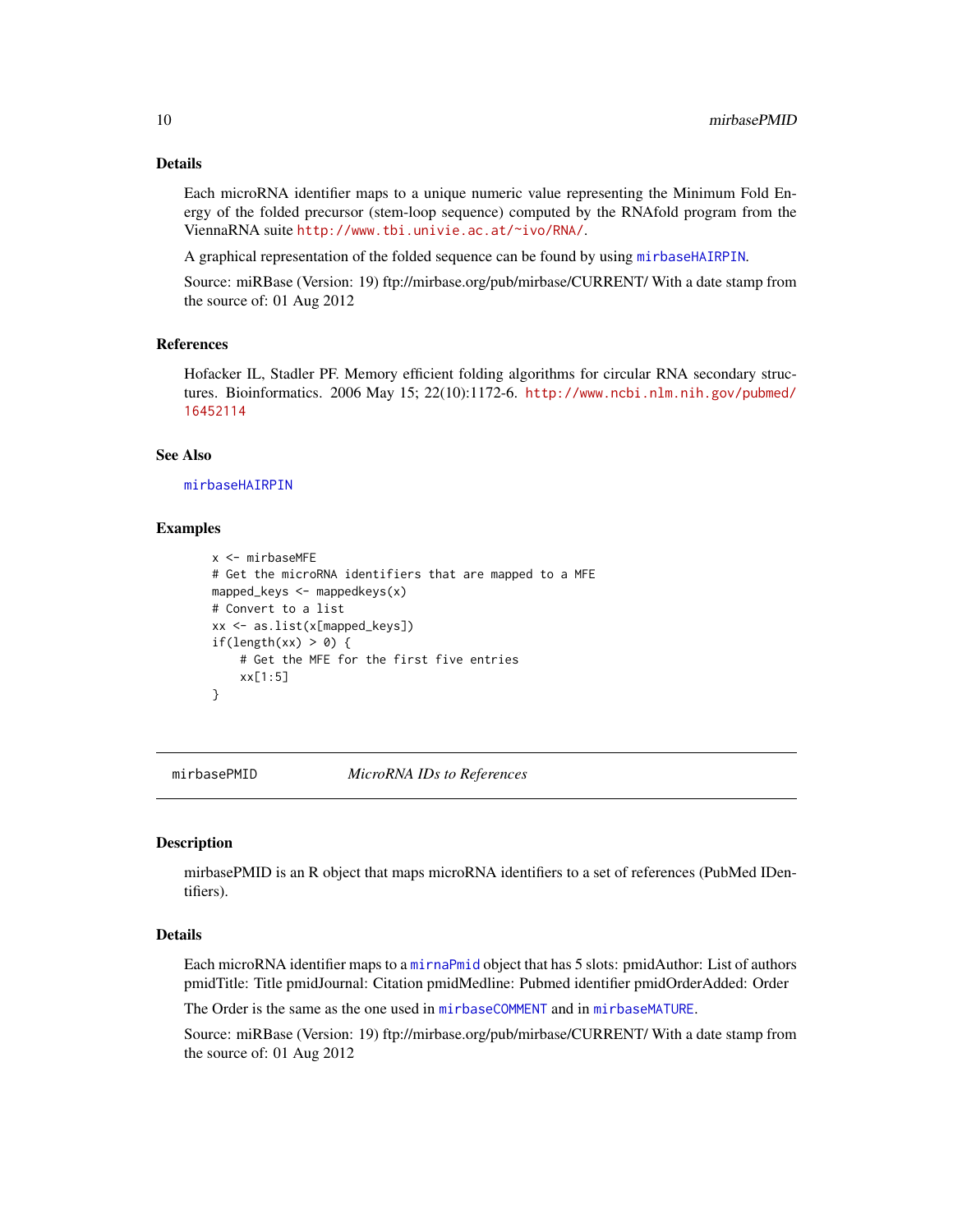## <span id="page-10-0"></span>mirbaseSEQUENCE 11

## See Also

[mirnaPmid](#page-15-0)

#### Examples

```
x <- mirbasePMID
mapped_keys <- mappedkeys(x)
# Get the PMIDs for the first element of xx
get(mapped_keys[1], x)
```
mirbaseSEQUENCE *MicroRNA IDs to Sequence*

## Description

mirbaseSEQUENCE is an R object that provides mappings between microRNA identifiers and their precursor sequence (stem-loop).

## Details

Each microRNA identifier maps to a unique character string representing the precursor (stem-loop) sequence of the microRNA. A graphical representation of the folded sequence can be found by using [mirbaseHAIRPIN](#page-5-0).

Source: miRBase (Version: 19) ftp://mirbase.org/pub/mirbase/CURRENT/ With a date stamp from the source of: 01 Aug 2012

## See Also

[mirbaseHAIRPIN](#page-5-0)

```
x <- mirbaseSEQUENCE
# Get the microRNA identifiers that are mapped to a SEQUENCE
mapped_keys <- mappedkeys(x)
# Convert to a list
xx <- as.list(x[mapped_keys])
if(length(xx) > 0) {
    # Get the SEQUENCE for the first five entries
    xx[1:5]
}
```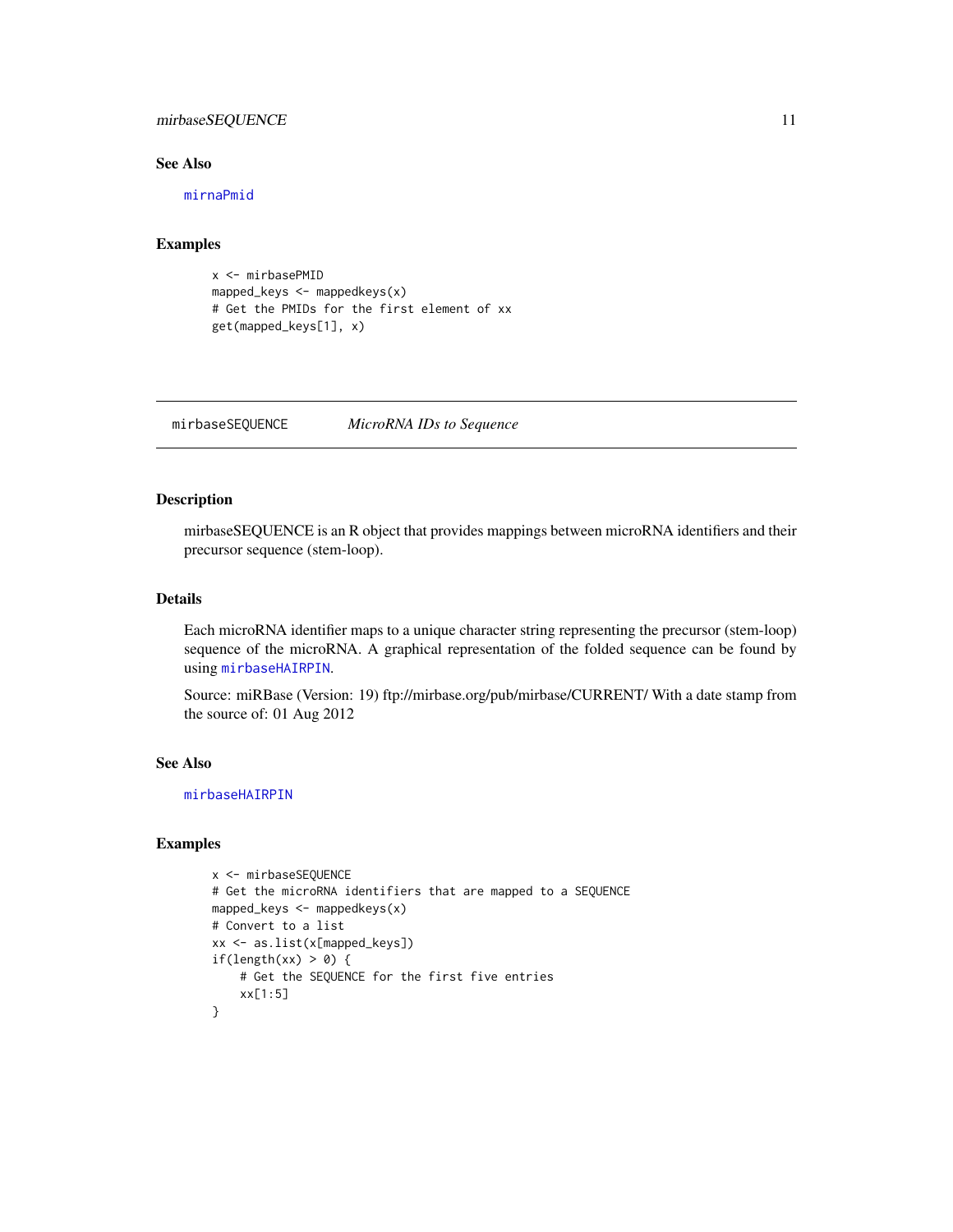mirbaseSPECIES is an R object that provides mappings between organism acronyms and the species specifications.

## Details

Each organism acronym to a unique character string which is the full name of the species. Further information concerning the species can be found by using the [toTable](#page-0-0) function which reports the 'division', 'taxonomy', 'genome\_assembly' and the 'ensembl\_db' used.

The organism acronym of a microRNA is returned by using [mirbaseID2SPECIES](#page-6-0).

Source: miRBase (Version: 19) ftp://mirbase.org/pub/mirbase/CURRENT/ With a date stamp from the source of: 01 Aug 2012

## See Also

[mirbaseID2SPECIES](#page-6-0)

## Examples

```
x <- mirbaseID2SPECIES
y <- mirbaseSPECIES
# get full species information for the first microRNA
min1 <- mappedkeys(x)[1]mir1Species <- get(mir1, x)
get(mir1Species, y)
toTable(y[mir1Species])
```
mirbase\_dbconn *Collect information about the package annotation DB*

#### Description

Some convenience functions for getting a connection object to (or collecting information about) the package annotation DB.

#### Usage

```
mirbase_dbconn()
mirbase_dbfile()
mirbase_dbschema(file="", show.indices=FALSE)
mirbase_dbInfo()
```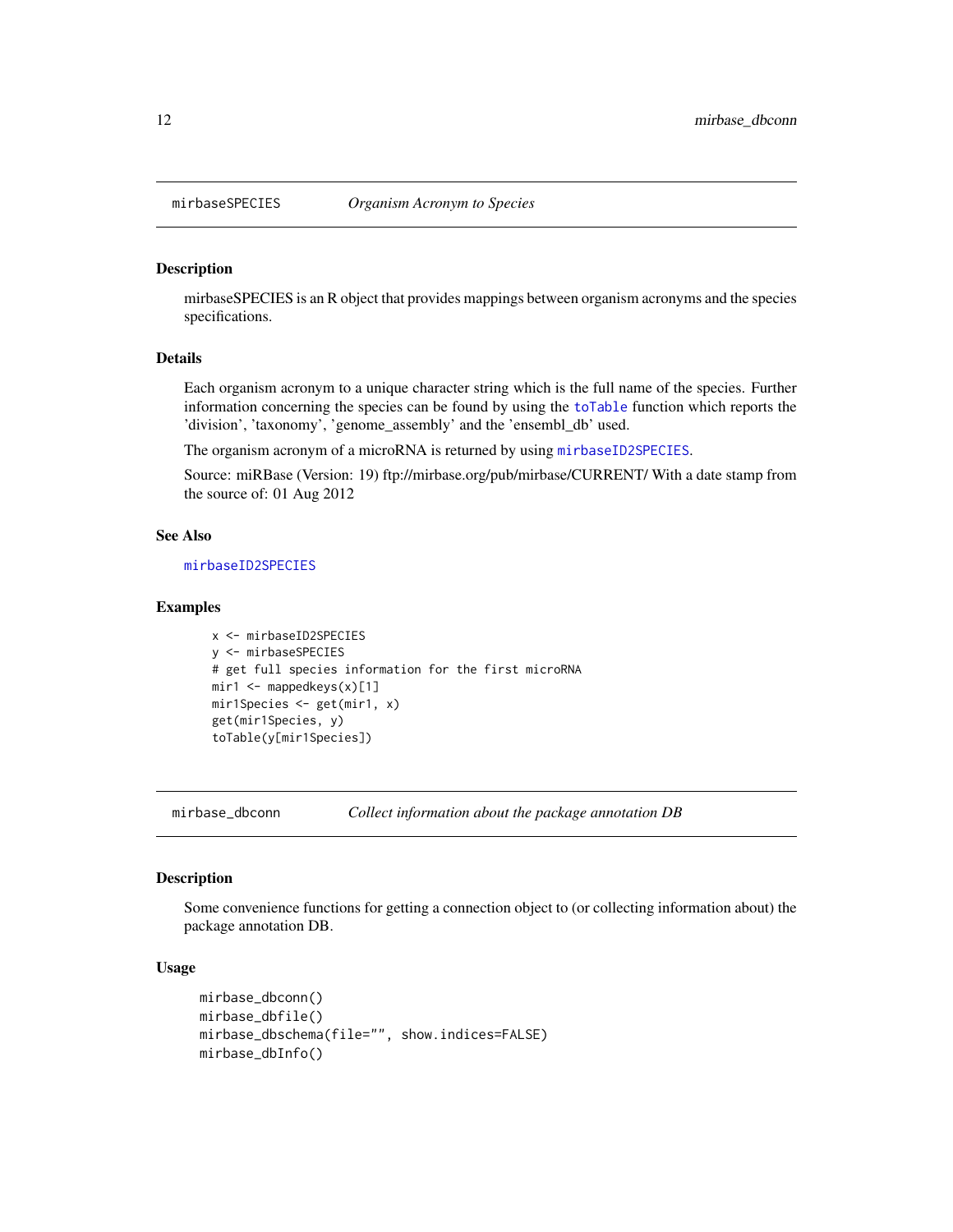#### <span id="page-12-0"></span>**Arguments**

| file         | A connection, or a character string naming the file to print to (see the file<br>argument of the cat function for the details). |
|--------------|---------------------------------------------------------------------------------------------------------------------------------|
| show.indices | The CREATE INDEX statements are not shown by default. Use show, indices=TRUE<br>to get them.                                    |

#### Details

mirbase\_dbconn returns a connection object to the package annotation DB. IMPORTANT: Don't call [dbDisconnect](#page-0-0) on the connection object returned by mirbase\_dbconn or you will break all the [AnnDbObj](#page-0-0) objects defined in this package!

mirbase\_dbfile returns the path (character string) to the package annotation DB (this is an SQLite file).

mirbase\_dbschema prints the schema definition of the package annotation DB.

mirbase\_dbInfo prints other information about the package annotation DB.

## Value

mirbase\_dbconn: a DBIConnection object representing an open connection to the package annotation DB.

mirbase\_dbfile: a character string with the path to the package annotation DB.

mirbase\_dbschema: none (invisible NULL).

mirbase\_dbInfo: none (invisible NULL).

#### See Also

[dbGetQuery](#page-0-0), [dbConnect](#page-0-0), [dbconn](#page-0-0), [dbfile](#page-0-0), [dbschema](#page-0-0), [dbInfo](#page-0-0)

## Examples

```
## Count the number of rows in the "ID2ACC" table:
dbGetQuery(mirbase_dbconn(), "SELECT COUNT(*) FROM mirna")
## The connection object returned by mirbase_dbconn() was
## created with:
dbConnect(SQLite(), dbname=mirbase_dbfile(), cache_size=64000,
synchronous=0)
mirbase_dbschema()
```
mirbase\_dbInfo()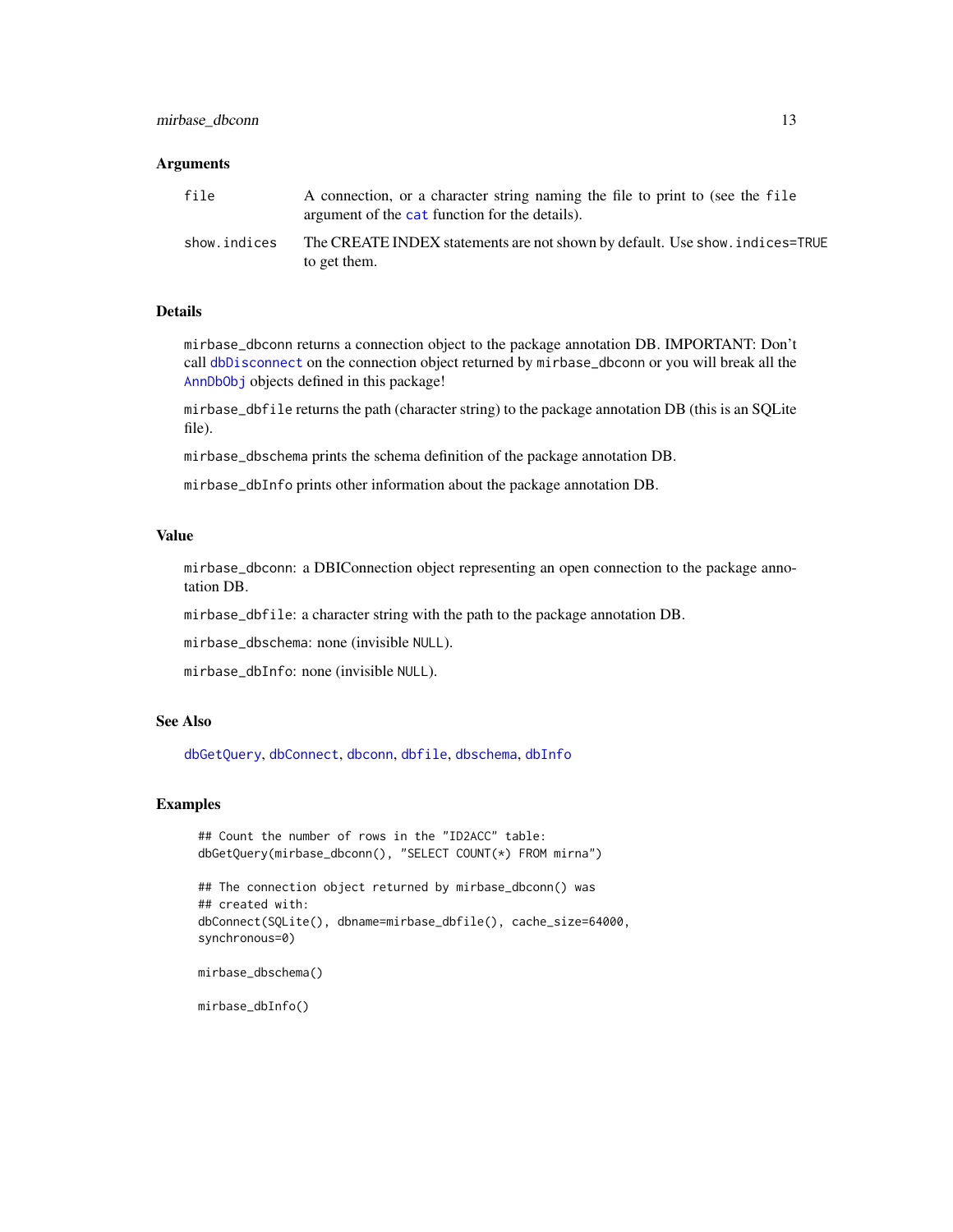<span id="page-13-1"></span>mirnaContext-class *Class "mirnaContext"*

#### <span id="page-13-0"></span>Description

A class to represent the genomic context of a microRNA

#### Objects from the Class

Objects can be created by calls of the form new("mirnaContext", contextTranscriptID, contextOverlapSense, contextOverlapType, contextNumber, contextTranscriptSource, contextTranscriptName).

#### **Slots**

- contextTranscriptID: Object of class "character" A character string for Transcript identifer overlapping a microRNA.
- contextOverlapSense: Object of class "character" A character string for the Strand of transcript.
- contextOverlapType: Object of class "character" A character string for the of Type of overlap (exon, intron, 3' or 5' UTR).
- contextNumber: Object of class "numeric" A numeric vector for the Type of overlap number (eg exon 3).
- contextTranscriptSource: Object of class "character" A character string for the Transcript database.

contextTranscriptName: Object of class "character" A character string for the Transcript Name.

#### Methods

- contextTranscriptID signature(object = "mirnaContext"): The get method for slot context-TranscriptID.
- contextOverlapSense signature(object = "mirnaContext"): The get method for slot contextOverlapSense.
- contextOverlapType signature(object = "mirnaContext"): The get method for slot contextOverlapType.
- contextNumber signature(object = "mirnaContext"): The get method for slot contextNumber.
- contextTranscriptSource signature(object = "mirnaContext"): The get method for slot contextTranscriptSource.
- contextTranscriptName signature(object = "mirnaContext"): The get method for slot contextTranscriptName.
- show signature( $x = "mincontext"$ ): The method for pretty print.

#### See Also

[mirbaseCONTEXT](#page-3-1)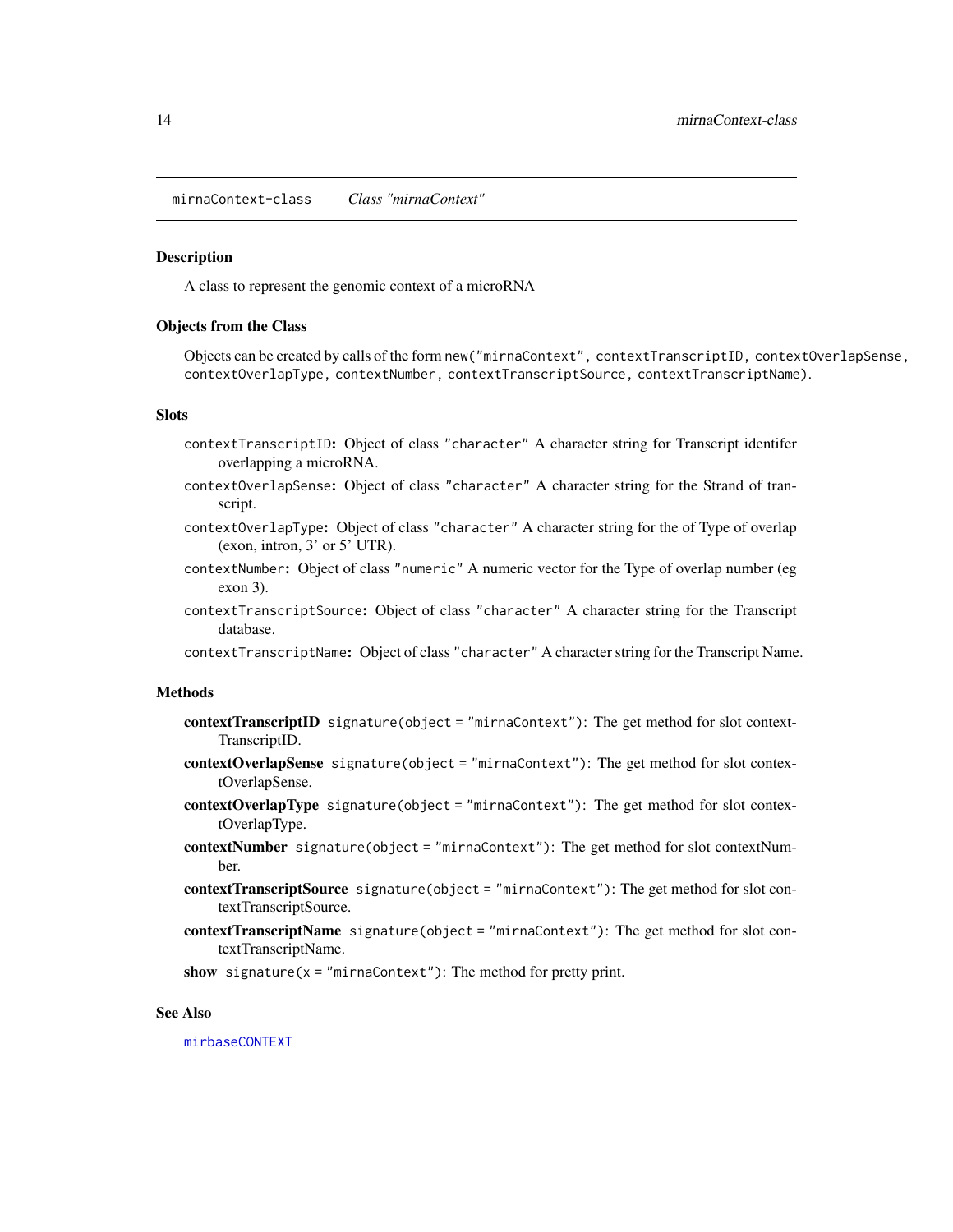<span id="page-14-1"></span><span id="page-14-0"></span>A class to represent microRNA external database links

#### Objects from the Class

Objects can be created by calls of the form new("mirnaLinks", linksDbLink, linksDbId, linksDbSecondary).

## **Slots**

- linksDbLink: Object of class "character" A character string for the Accession number of a microRNA.
- linksDbId: Object of class "character" A character string for the Database of a microRNA.
- linksDbSecondary: Object of class "character" A character string for the Second accession number (or name) of a mature microRNA.

#### Methods

linksDbLink signature(object = "mirnaLinks"): The get method for slot linksDbLink.

linksDbId signature(object = "mirnaLinks"): The get method for slot linksDbId.

linksDbSecondary signature(object = "mirnaLinks"): The get method for slot linksDbSecondary.

show signature( $x = "minimalinks")$ : The method for pretty print.

## See Also

[mirbaseLINKS](#page-7-0)

mirnaMature-class *Class "mirnaMature"*

#### Description

A class to represent mature microRNAs

#### Objects from the Class

Objects can be created by calls of the form new("mirnaMature", matureAccession, matureName, matureFrom, matureTo, matureEvidence, matureExperiment, matureSimilarity).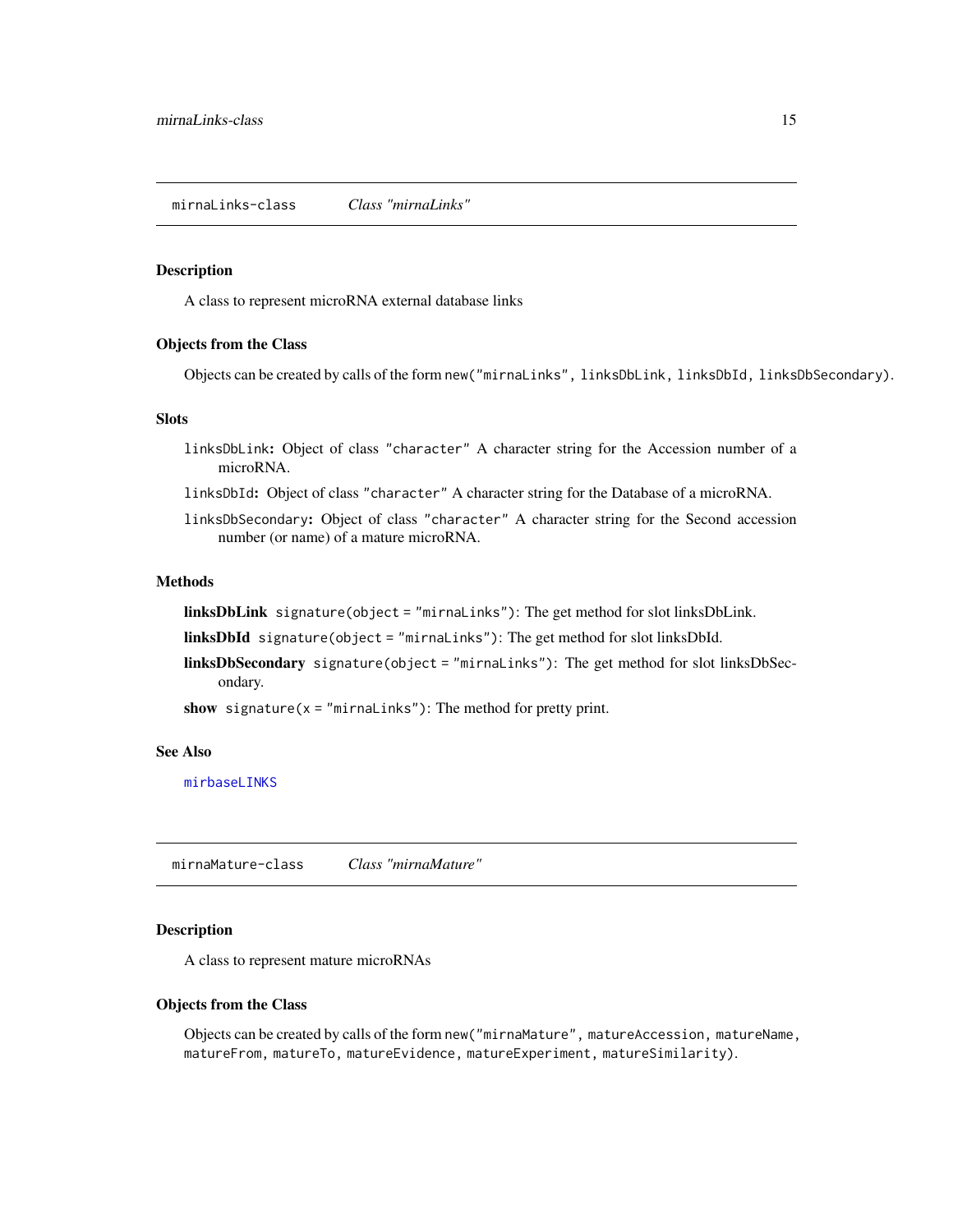#### <span id="page-15-1"></span>**Slots**

- matureAccession: Object of class "character" A character string for the Accession number of a mature microRNA.
- matureName: Object of class "character" A character string for the ID (or name) of a mature microRNA.
- matureFrom: Object of class "character" A character string for Start position in precursor sequence of a mature microRNA.
- matureTo: Object of class "character" A character string for the End position in precursor sequence of a mature microRNA.
- matureEvidence: Object of class "character" A character string for the Experimental evidence of a mature microRNA.
- matureExperiment: Object of class "character" A character string for the Experiment description and citation of a mature microRNA.
- matureSimilarity: Object of class "character" A character string for the Accession number of similar precursor microRNA of a mature microRNA.

#### Methods

matureAccession signature(object = "mirnaMature"): The get method for slot matureAccession.

matureName signature(object = "mirnaMature"): The get method for slot matureName.

matureFrom signature(object = "mirnaMature"): The get method for slot matureFrom.

matureTo signature(object = "mirnaMature"): The get method for slot matureTo.

- matureEvidence signature(object = "mirnaMature"): The get method for slot matureEvidence.
- matureExperiment signature(object = "mirnaMature"): The get method for slot matureExperiment.
- matureSimilarity signature(object = "mirnaMature"): The get method for slot matureSimilarity.

show signature( $x = "minname("')$ : The method for pretty print.

#### See Also

[mirbaseMATURE](#page-8-1)

mirnaPmid-class *Class "mirnaPmid"*

## <span id="page-15-0"></span>Description

A class to represent microRNA references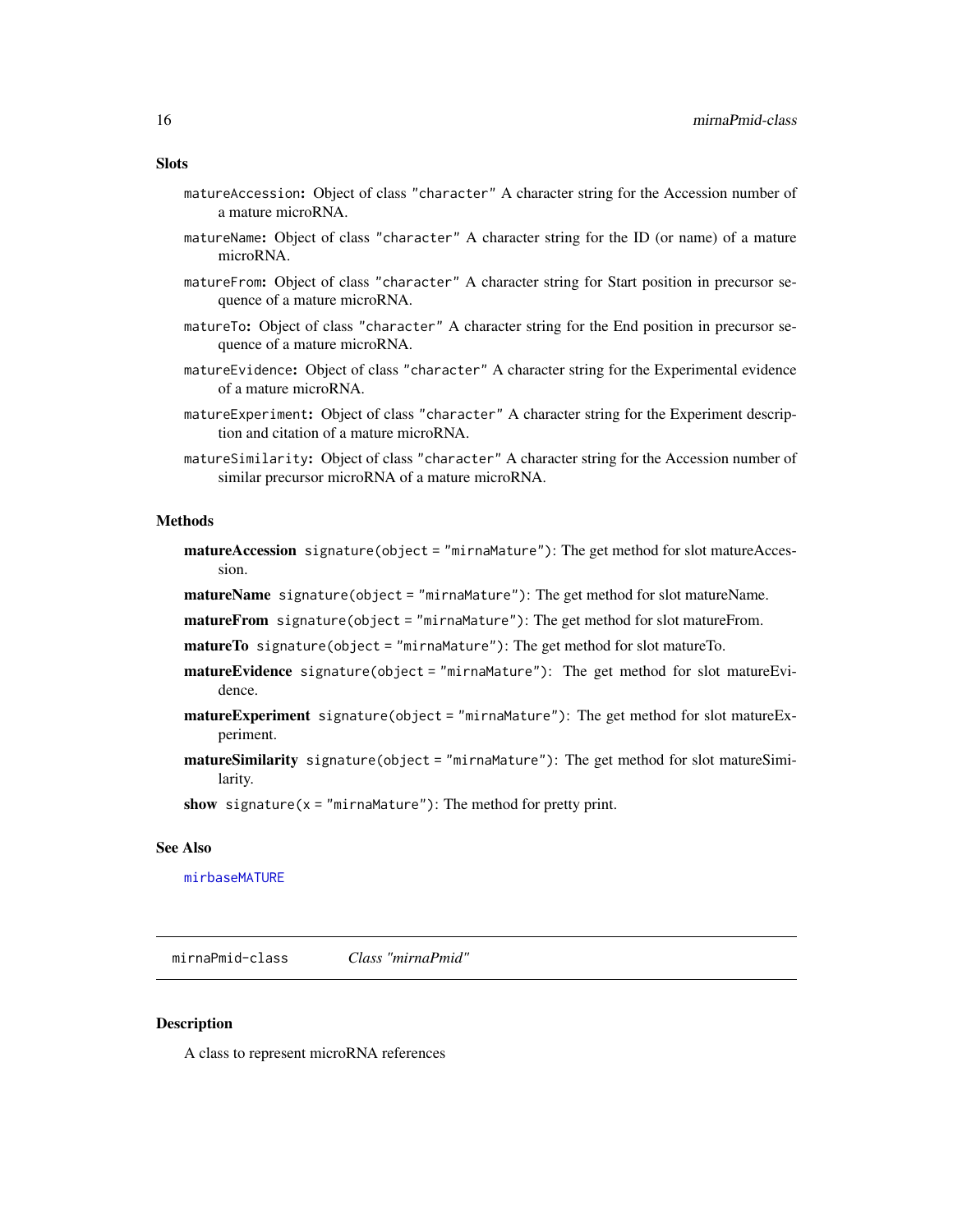## <span id="page-16-0"></span>mirnaPmid-class 17

## Objects from the Class

Objects can be created by calls of the form new ("mirnaPmid", pmidAuthor, pmidTitle, pmidJournal, pmidMedline, pmidOrderAdded).

## Slots

pmidAuthor: Object of class "character" A character string for the authors of a reference.

pmidTitle: Object of class "character" A character string for the title of a reference.

pmidJournal: Object of class "character" A character string for the citation of a reference.

pmidMedline: Object of class "numeric" A numeric vector for the Pubmed identifier of a reference.

pmidOrderAdded: Object of class "numeric" A numeric vector for the order of the reference.

## **Methods**

pmidAuthor signature(object = "mirnaPmid"): The get method for slot pmidAuthor. pmidTitle signature(object = "mirnaPmid"): The get method for slot pmidTitle. pmidJournal signature(object = "mirnaPmid"): The get method for slot pmidJournal. pmidMedline signature(object = "mirnaPmid"): The get method for slot pmidMedline. pmidOrderAdded signature(object = "mirnaPmid"): The get method for slot pmidOrderAdded. show signature( $x = "minrand"$ ): The method for pretty print.

## See Also

[mirbasePMID](#page-9-0)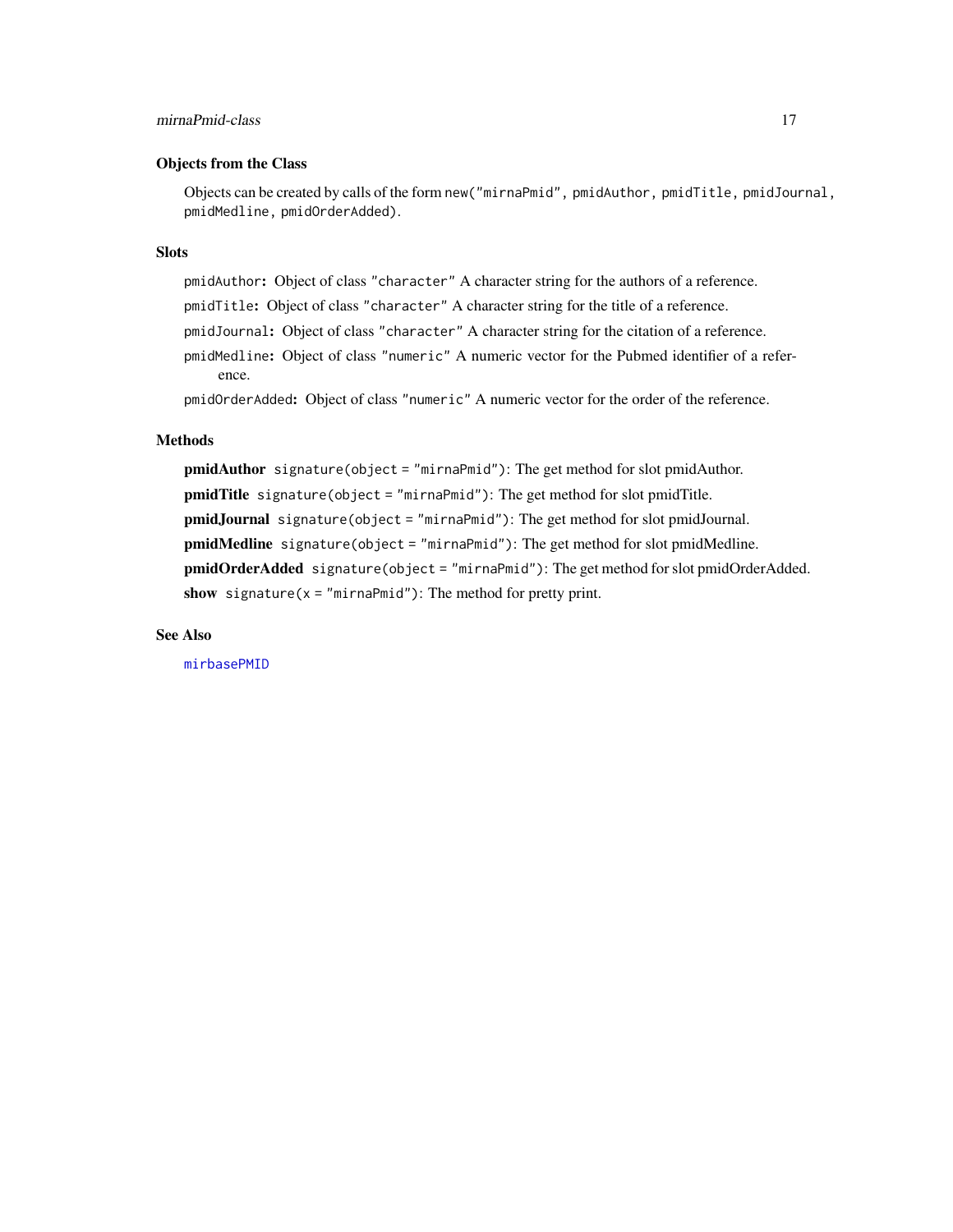# Index

∗ classes mirnaContext-class, [14](#page-13-1) mirnaLinks-class, [15](#page-14-1) mirnaMature-class, [15](#page-14-1) mirnaPmid-class, [16](#page-15-1) ∗ datasets mirbase\_dbconn, [12](#page-11-1) mirbaseMAPCOUNTS, [8](#page-7-1) ∗ data mirbase.db, [1](#page-0-1) mirbaseCHR, [2](#page-1-0) mirbaseCHRLOC, [2](#page-1-0) mirbaseCLUSTER, [3](#page-2-0) mirbaseCOMMENT, [4](#page-3-2) mirbaseCONTEXT, [4](#page-3-2) mirbaseDESCRIPTION, [5](#page-4-0) mirbaseFAMILY, [5](#page-4-0) mirbaseHAIRPIN, [6](#page-5-1) mirbaseID2ACC, [6](#page-5-1) mirbaseID2SPECIES, [7](#page-6-1) mirbaseLINKS, [8](#page-7-1) mirbaseMATURE, [9](#page-8-2) mirbaseMFE, [9](#page-8-2) mirbasePMID, [10](#page-9-1) mirbaseSEQUENCE, [11](#page-10-0) mirbaseSPECIES, [12](#page-11-1) ∗ methods mirnaContext-class, [14](#page-13-1)  $m$ irnalinks-class  $15$ mirnaMature-class, [15](#page-14-1) mirnaPmid-class, [16](#page-15-1) ∗ utilities mirbase\_dbconn, [12](#page-11-1) AnnDbObj, *[13](#page-12-0)*

cat, *[13](#page-12-0)* checkMAPCOUNTS, *[8](#page-7-1)* contextNumber *(*mirnaContext-class*)*, [14](#page-13-1) contextNumber,mirnaContext-method *(*mirnaContext-class*)*, [14](#page-13-1) contextOverlapSense *(*mirnaContext-class*)*, [14](#page-13-1) contextOverlapSense,mirnaContext-method *(*mirnaContext-class*)*, [14](#page-13-1) contextOverlapType *(*mirnaContext-class*)*, [14](#page-13-1) contextOverlapType,mirnaContext-method *(*mirnaContext-class*)*, [14](#page-13-1) contextTranscriptID *(*mirnaContext-class*)*, [14](#page-13-1) contextTranscriptID,mirnaContext-method *(*mirnaContext-class*)*, [14](#page-13-1) contextTranscriptName *(*mirnaContext-class*)*, [14](#page-13-1) contextTranscriptName,mirnaContext-method *(*mirnaContext-class*)*, [14](#page-13-1) contextTranscriptSource *(*mirnaContext-class*)*, [14](#page-13-1) contextTranscriptSource,mirnaContext-method *(*mirnaContext-class*)*, [14](#page-13-1) count.mappedkeys, *[8](#page-7-1)*

dbconn, *[13](#page-12-0)* dbConnect, *[13](#page-12-0)* dbDisconnect, *[13](#page-12-0)* dbfile, *[13](#page-12-0)* dbGetQuery, *[13](#page-12-0)* dbInfo, *[13](#page-12-0)* dbschema, *[13](#page-12-0)*

linksDbId *(*mirnaLinks-class*)*, [15](#page-14-1) linksDbId,mirnaLinks-method *(*mirnaLinks-class*)*, [15](#page-14-1) linksDbLink *(*mirnaLinks-class*)*, [15](#page-14-1) linksDbLink,mirnaLinks-method *(*mirnaLinks-class*)*, [15](#page-14-1) linksDbSecondary *(*mirnaLinks-class*)*, [15](#page-14-1)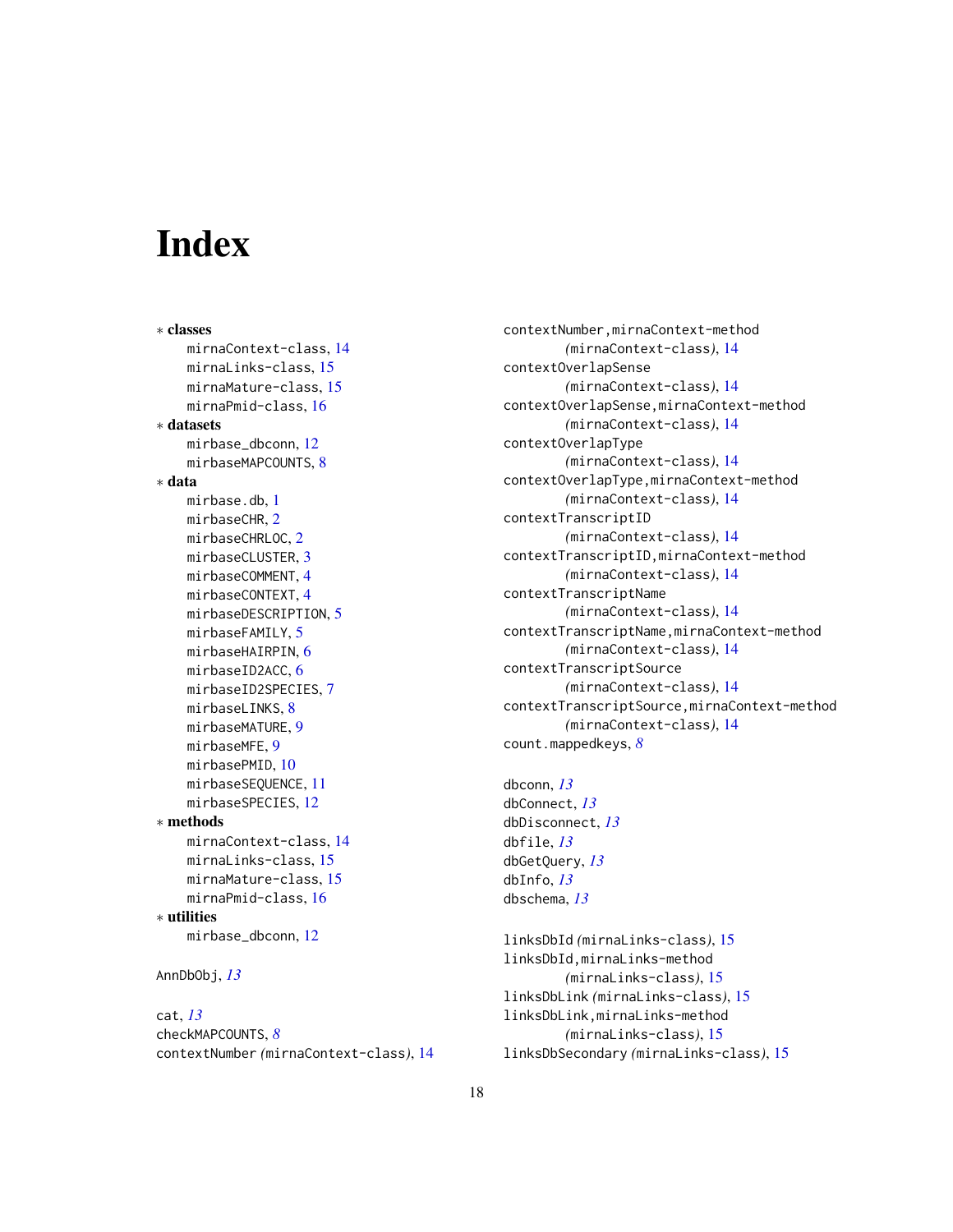## INDEX  $19$

linksDbSecondary,mirnaLinks-method *(*mirnaLinks-class*)*, [15](#page-14-1) mappedkeys, *[8](#page-7-1)* matureAccession *(*mirnaMature-class*)*, [15](#page-14-1) matureAccession,mirnaMature-method *(*mirnaMature-class*)*, [15](#page-14-1) matureEvidence *(*mirnaMature-class*)*, [15](#page-14-1) matureEvidence,mirnaMature-method *(*mirnaMature-class*)*, [15](#page-14-1) matureExperiment *(*mirnaMature-class*)*, [15](#page-14-1) matureExperiment,mirnaMature-method *(*mirnaMature-class*)*, [15](#page-14-1) matureFrom *(*mirnaMature-class*)*, [15](#page-14-1) matureFrom,mirnaMature-method *(*mirnaMature-class*)*, [15](#page-14-1) matureName *(*mirnaMature-class*)*, [15](#page-14-1) matureName,mirnaMature-method *(*mirnaMature-class*)*, [15](#page-14-1) matureSimilarity *(*mirnaMature-class*)*, [15](#page-14-1) matureSimilarity,mirnaMature-method *(*mirnaMature-class*)*, [15](#page-14-1) matureTo *(*mirnaMature-class*)*, [15](#page-14-1) matureTo,mirnaMature-method *(*mirnaMature-class*)*, [15](#page-14-1) mirbase *(*mirbase.db*)*, [1](#page-0-1) mirbase.db, [1](#page-0-1) mirbase\_dbconn, [12](#page-11-1) mirbase\_dbfile *(*mirbase\_dbconn*)*, [12](#page-11-1) mirbase\_dbInfo *(*mirbase\_dbconn*)*, [12](#page-11-1) mirbase\_dbschema *(*mirbase\_dbconn*)*, [12](#page-11-1) mirbaseACC2ID *(*mirbaseID2ACC*)*, [6](#page-5-1) mirbaseCHR, [2](#page-1-0) mirbaseCHRLOC, [2](#page-1-0) mirbaseCHRLOCEND *(*mirbaseCHRLOC*)*, [2](#page-1-0) mirbaseCLUSTER, [3](#page-2-0) mirbaseCOMMENT, [4,](#page-3-2) *[10](#page-9-1)* mirbaseCONTEXT, [4,](#page-3-2) *[14](#page-13-1)* mirbaseContextBimap *(*mirnaContext-class*)*, [14](#page-13-1) mirbaseContextBimap-class *(*mirnaContext-class*)*, [14](#page-13-1) mirbaseDESCRIPTION, [5](#page-4-0) mirbaseFAMILY, [5](#page-4-0) mirbaseHAIRPIN, [6,](#page-5-1) *[10,](#page-9-1) [11](#page-10-0)* mirbaseID2ACC, [6](#page-5-1) mirbaseID2SPECIES, [7,](#page-6-1) *[12](#page-11-1)* mirbaseLINKS, [8,](#page-7-1) *[15](#page-14-1)* mirbaseLinksBimap *(*mirnaLinks-class*)*, [15](#page-14-1)

mirbaseLinksBimap-class *(*mirnaLinks-class*)*, [15](#page-14-1) mirbaseMAPCOUNTS, [8](#page-7-1) mirbaseMATURE, *[6](#page-5-1)*, [9,](#page-8-2) *[10](#page-9-1)*, *[16](#page-15-1)* mirbaseMatureBimap *(*mirnaMature-class*)*, [15](#page-14-1) mirbaseMatureBimap-class *(*mirnaMature-class*)*, [15](#page-14-1) mirbaseMFE, *[6](#page-5-1)*, [9](#page-8-2) mirbasePMID, *[4](#page-3-2)*, *[9](#page-8-2)*, [10,](#page-9-1) *[17](#page-16-0)* mirbasePmidBimap *(*mirnaPmid-class*)*, [16](#page-15-1) mirbasePmidBimap-class *(*mirnaPmid-class*)*, [16](#page-15-1) mirbaseSEQUENCE, [11](#page-10-0) mirbaseSPECIES, *[7](#page-6-1)*, [12](#page-11-1) mirbaseSPECIES2ID *(*mirbaseID2SPECIES*)*, [7](#page-6-1) mirnaContext, *[4](#page-3-2)* mirnaContext *(*mirnaContext-class*)*, [14](#page-13-1) mirnaContext-class, [14](#page-13-1) mirnaLinks, *[8](#page-7-1)* mirnaLinks *(*mirnaLinks-class*)*, [15](#page-14-1) mirnaLinks-class, [15](#page-14-1) mirnaMature *(*mirnaMature-class*)*, [15](#page-14-1) mirnaMature-class, [15](#page-14-1) mirnaPmid, *[10,](#page-9-1) [11](#page-10-0)* mirnaPmid *(*mirnaPmid-class*)*, [16](#page-15-1) mirnaPmid-class, [16](#page-15-1) pmidAuthor *(*mirnaPmid-class*)*, [16](#page-15-1)

pmidAuthor,mirnaPmid-method *(*mirnaPmid-class*)*, [16](#page-15-1) pmidJournal *(*mirnaPmid-class*)*, [16](#page-15-1) pmidJournal,mirnaPmid-method *(*mirnaPmid-class*)*, [16](#page-15-1) pmidMedline *(*mirnaPmid-class*)*, [16](#page-15-1) pmidMedline, mirnaPmid-method *(*mirnaPmid-class*)*, [16](#page-15-1) pmidOrderAdded *(*mirnaPmid-class*)*, [16](#page-15-1) pmidOrderAdded,mirnaPmid-method *(*mirnaPmid-class*)*, [16](#page-15-1) pmidTitle *(*mirnaPmid-class*)*, [16](#page-15-1) pmidTitle,mirnaPmid-method *(*mirnaPmid-class*)*, [16](#page-15-1)

show,mirnaContext-method *(*mirnaContext-class*)*, [14](#page-13-1) show,mirnaLinks-method *(*mirnaLinks-class*)*, [15](#page-14-1)